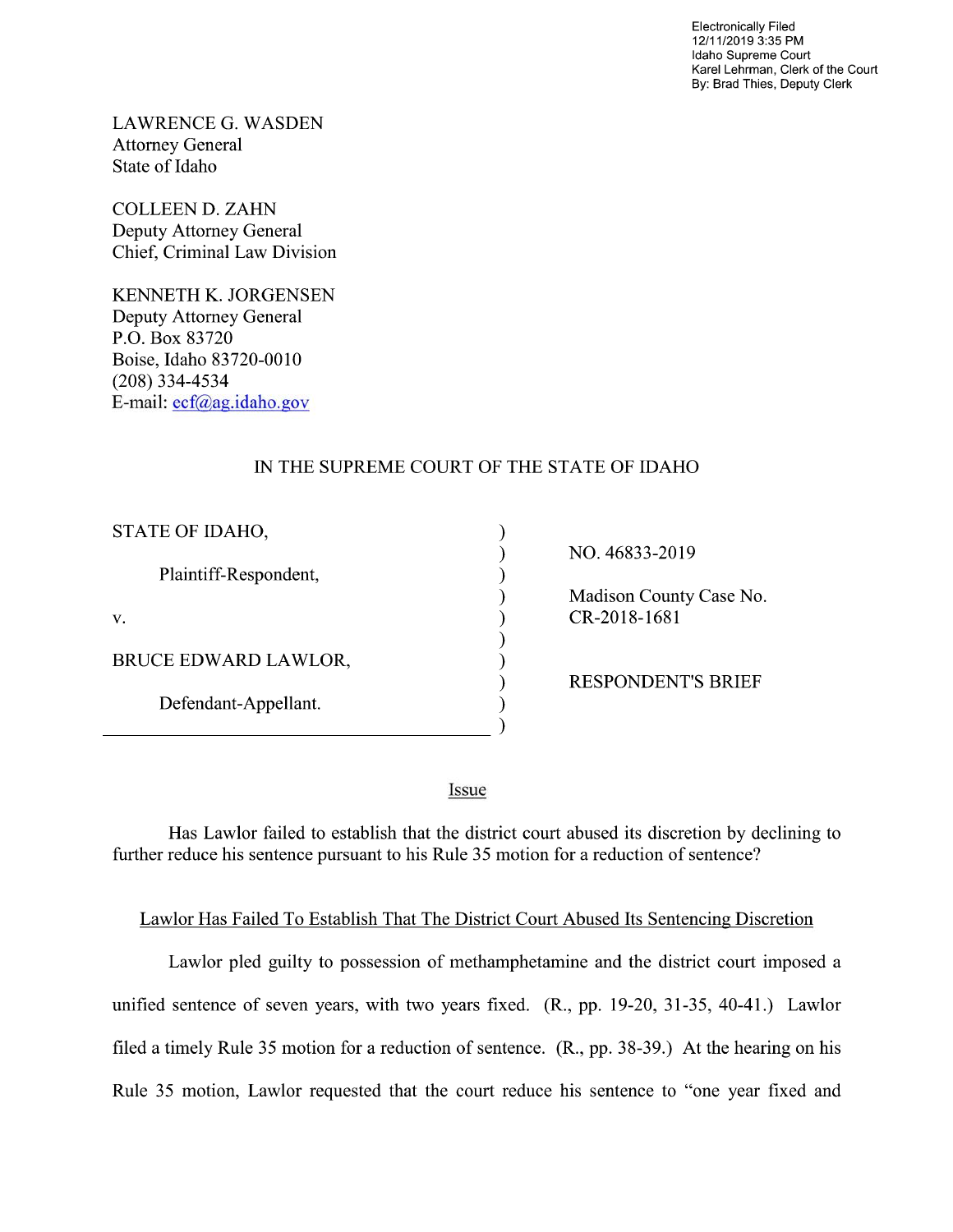maybe three years indetermina[te] for a total of four years," and to place him on probation or in the retained jurisdiction program.  $(1/28/19 \text{ Tr.}, p. 50, L. 18 - p. 51, L. 17.)$  The district court granted Lawlor's Rule 35 motion in part, reducing his sentence to seven years indeterminate, with no fixed time.  $(R_{.}, pp. 52-53.)$  Lawlor filed a timely notice of appeal.  $(R_{.}, pp. 43-47, 54-$ 58.)

Lawlor asserts that the district court abused its discretion by declining t0 further reduce his sentence pursuant to his Rule 35 motion in light of his support from his sister and brother-inlaw, his claim that he "has not had the opportunity to do any recent programming," his mental health and substance abuse issues, and because, at the change of plea hearing, he "expressed remorse and accepted responsibility for his actions." (Appellant's brief, pp. 4-7.) Lawlor has failed to establish any basis for reversal of the district court's order denying his Rule 35 motion.

"A motion for reduction of sentence under I.C.R. 35 is essentially a plea for leniency, addressed to the sound discretion of the court." State V. Burggraf, 160 Idaho 177, 180, 369 P.3d 955, 958 (Ct. App. 2016). To prevail 0n appeal, Lawlor must "show that the sentence is excessive in light of new or additional information subsequently provided to the district court in support of the Rule 35 motion." State v. Huffman, 144 Idaho, 201, 203, 159 P.3d 838, 840 (2007). Lawlor has failed to satisfy his burden.

Lawlor provided no new information in support of his Rule 35 motion for a reduction of sentence. On appeal, Lawlor claims that he provided new information because he has support from his sister and brother-in-law and because he "has not had any focused treatment since 2006." (Appellant's brief, p. 5.) However, information With respect to Lawlor's support from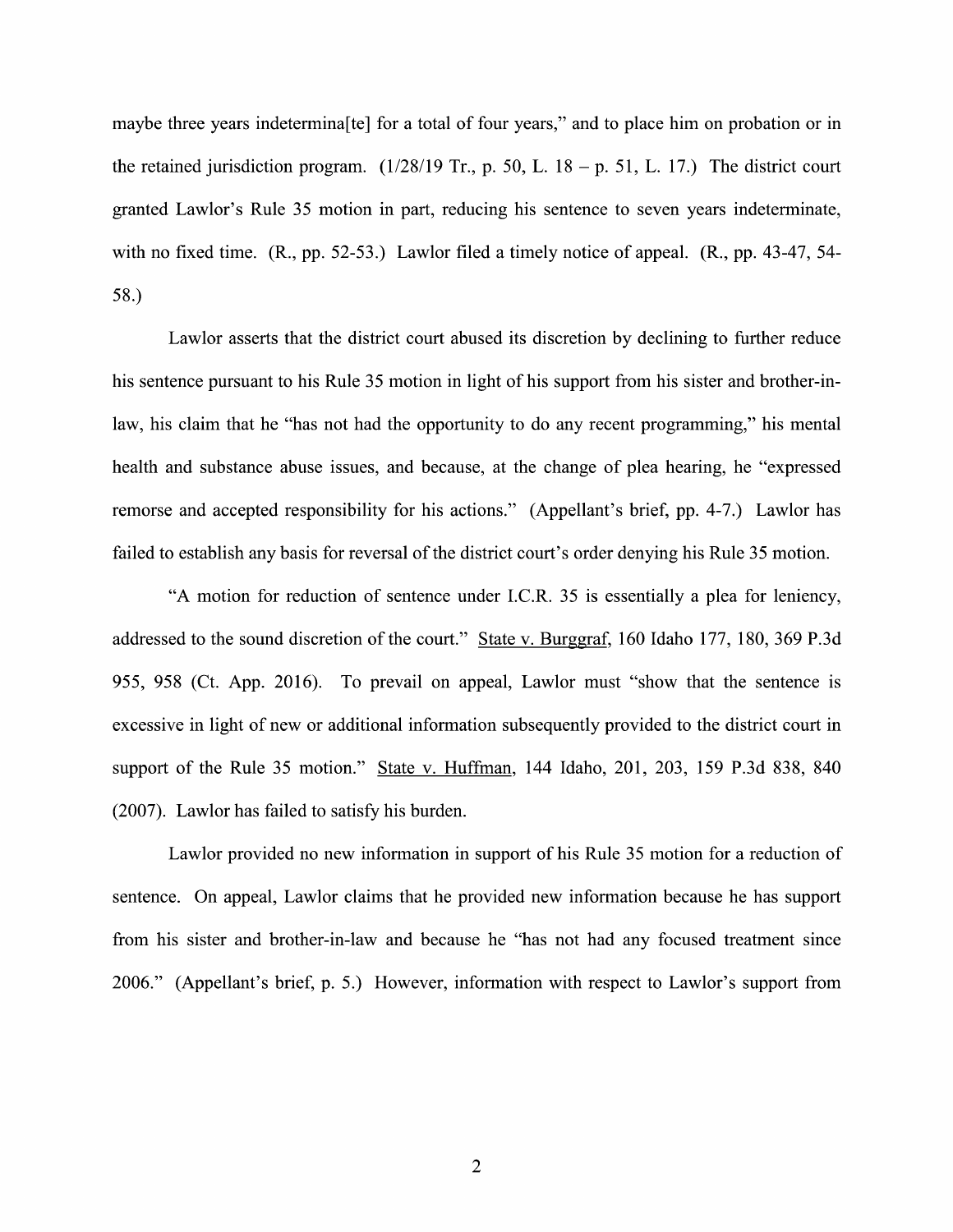his sister and brother-in-law was included in the presentence report (PSI, pp. 10, 14,  $17<sup>1</sup>$ ) and was also addressed at sentencing  $(12/17/18 \text{ Tr.}, p. 20, L. 16 - p. 21, L. 8; p. 25, Ls. 2-4; p. 29,$ Ls. 3-5, 12-15). Information regarding Lawlor's history 0f substance abuse treatment was likewise included in the presentence materials  $-$  during his substance abuse evaluation, Lawlor was specifically asked about his substance abuse treatment history, and he indicated that he completed "Celebrate Recovery 'for two years in the California State Prison'" and "'alcohol treatment two times in California years ago."' (PSI, pp. 19, 22.) Furthermore, Lawlor told the presentence investigator that, "[w]ith his last prison term (beginning in  $2014$ ) ... he was able to engage in the LDS 12-Step Program." (PSI, p. 14 (parenthetical notation 0riginal).) Notably, this information with respect t0 Lawlor's substance abuse treatment history contradicts Lawlor's later claims, made in support of his Rule 35 motion, that "the only program that he has done" While in prison was "a faith-based program" "back in 2006" (1/28/19 Tr., p. 48, Ls. 12-21; p. 52, Ls. 11-15), and that he "has not had any focused treatment since 2006" (Appellant's brief, p. 5). Irrespective 0f When he last participated in substance abuse treatment 0r What type 0f substance abuse treatment it was, this information was known to Lawlor at the time of sentencing and thus was not "new" information. See State v. Wade, 125 Idaho 522, 526, 873 P.2d 167, 171 (Ct. App. 1994) (information in the possession 0f defendant and counsel at the time of sentencing "is not new or additional information" when later submitted in support of a Rule 35 motion for sentence reduction). Rule 35 functions to allow a defendant to request leniency in light of "new or additional" information that was *not available at the time of sentencing*, not to allow a defendant to purposefully withhold information that was clearly available at the time of sentencing so that he can later present it as "new" for the purpose of a Rule 35 motion.

 $<sup>1</sup>$  PSI page numbers correspond with the page numbers of the electronic file "Confidential"</sup>